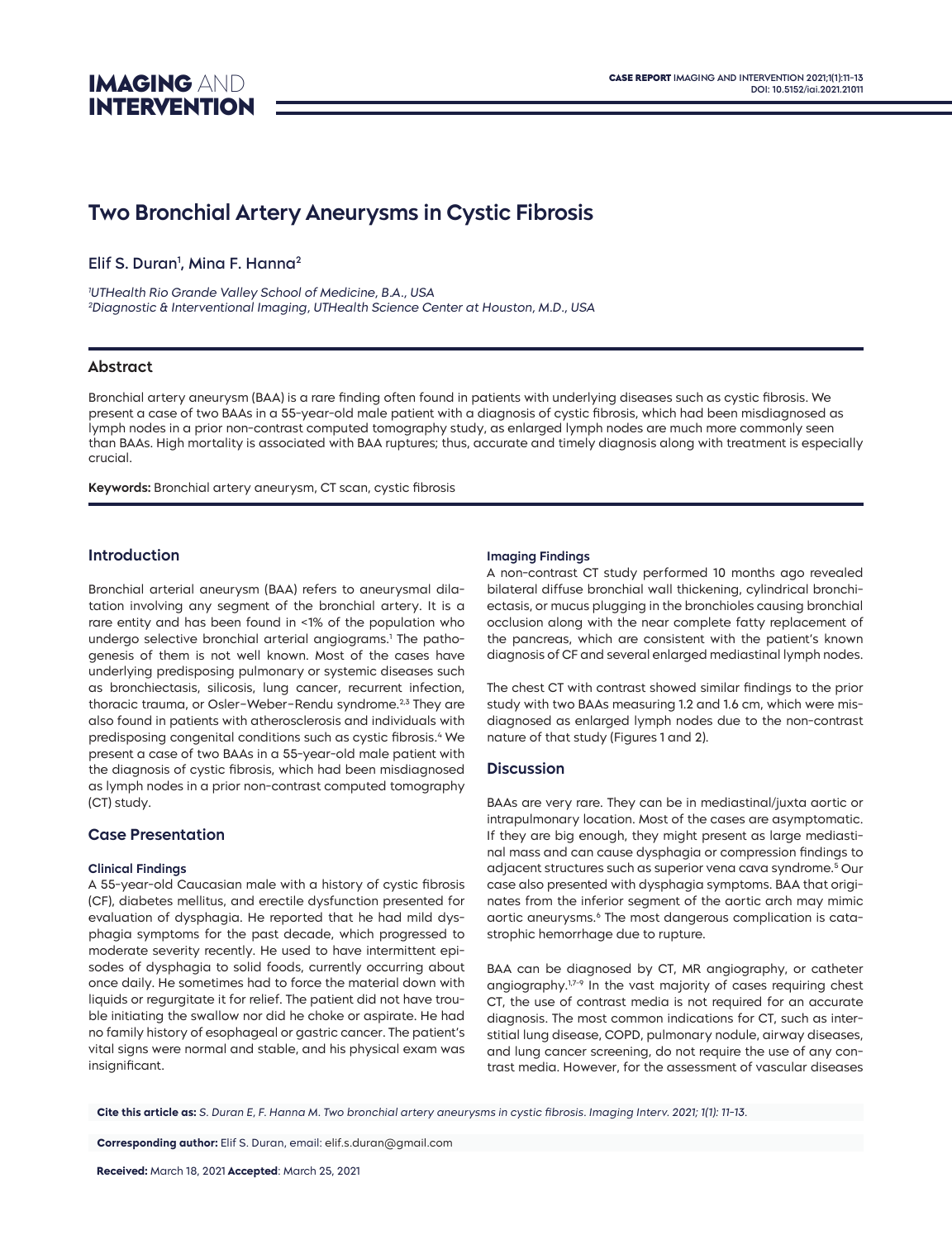

**Figure 1.** A 55-year-old man with a history of cystic fibrosis (CF). Axial CT images of the chest at mid-tracheal level (A, B, C) and at the level of the Carina (D, E, F). (A and D) Non-contrast enhanced computed tomography (NCECT) mediastinal window images demonstrate two rounded lesions: one behind the trachea and the other anterior to the descending thoracic aorta in the aortopulmonary window (arrows). They are thought to be enlarged lymph nodes. (B and E) Contrast enhanced computed tomography (CECT) mediastinal window images demonstrate enhancement of the previously mentioned lesions (arrows) consistent with vascular structures (bronchial artery aneurysms) without contrast leak. (C and F) CECT lung window images demonstrate background abnormalities of CF with bronchial wall thickening, endobronchial mucus plugging, and bronchiectatic changes.

such as aneurysm, dissection, and vascular tumor invasion or pulmonary embolism, CT needs to be performed with intravenous contrast to delineate the vessel lumen and differentiate vascular pathologies from other mediastinal structures such as lymph nodes.

In our case, the BAAs have been misdiagnosed as enlarged lymph nodes in the first non-contrast CT study as the enlarged lymph nodes are much more common than BAA.

CF is a disease with an autosomal recessive pattern with incidence of around 1:2000-3500 live births. It is caused by the mutation in the cystic fibrosis transmembrane conductance regulator (CFTR) gene found on chromosome 7.10 It interrupts the exocrine function of the lungs, pancreas, liver, small intestines, sweat glands, and the male genital system and thus causes progressive incapacity and multisystem failure.10 Pulmonary involvement of cystic fibrosis is commonly described and therefore the best studied, which are central and upper lobe



**Figure 2.** CECT oblique sagittal maximum intensity projection image (A) and 3D volume rendering technique image (B) of the same patient demonstrate the bronchial artery aneurysms (yellow arrows) along the course of the bronchial arteries originating from the thoracic aorta.